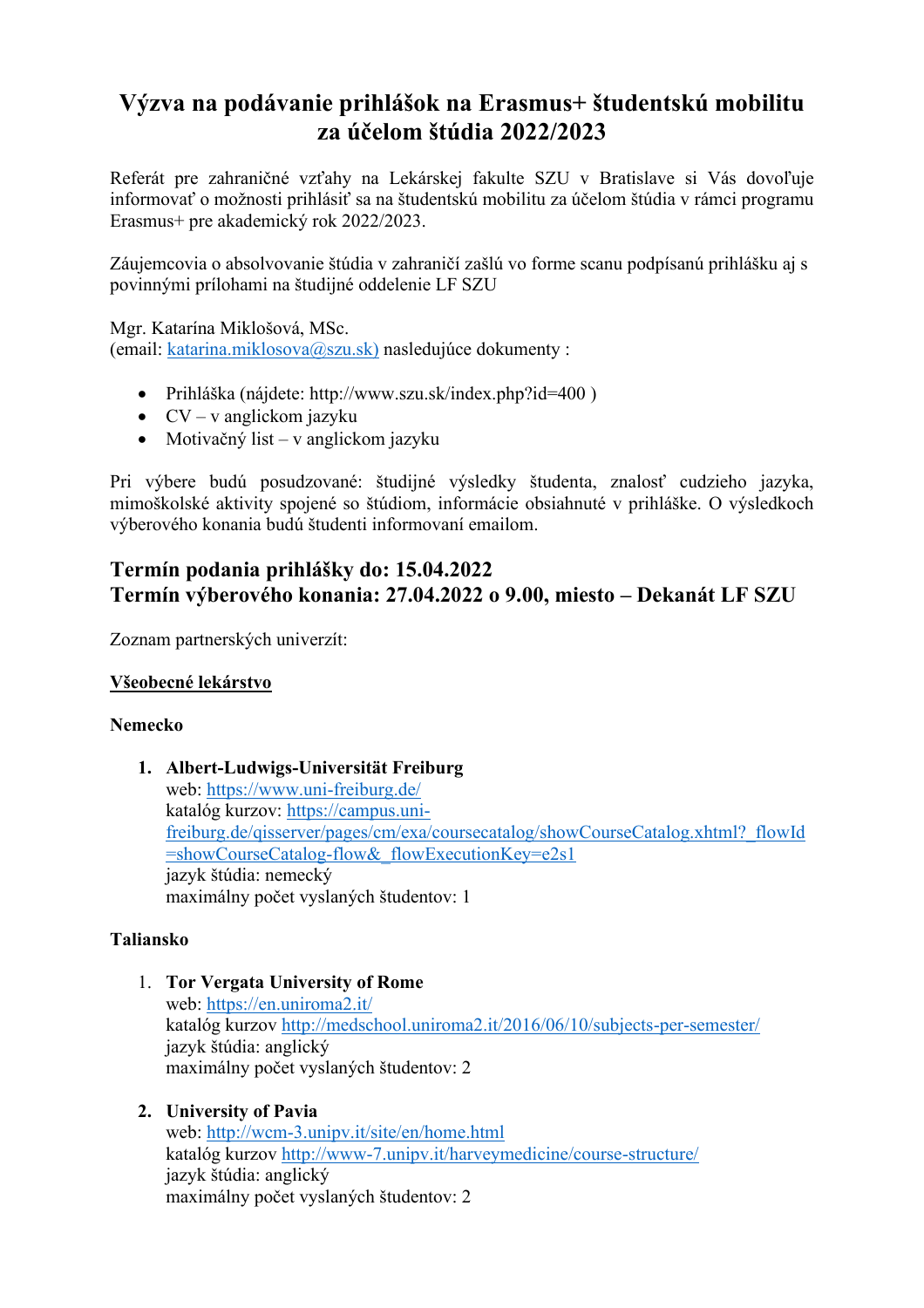#### **3. University of Bologna**

web: <https://www.unibo.it/en> katalóg kurzov: [https://corsi.unibo.it/magistralecu/MedicinaChirurgia/insegnamenti/piano?code=8415](https://corsi.unibo.it/magistralecu/MedicinaChirurgia/insegnamenti/piano?code=8415&year=2019&manifest=it_2019_8415_000_000_2019) [&year=2019&manifest=it\\_2019\\_8415\\_000\\_000\\_2019](https://corsi.unibo.it/magistralecu/MedicinaChirurgia/insegnamenti/piano?code=8415&year=2019&manifest=it_2019_8415_000_000_2019) jazyk štúdia: taliansky maximálny počet vyslaných študentov: 1

## **4. University of Ferrara**

web: <http://www.unife.it/international> katalóg kurzov: jazyk štúdia: taliansky maximálny počet vyslaných študentov: 2

#### **Portugalsko**

#### **1. University of Coimbra**

web: <https://www.uc.pt/en> katalóg kurzov: <https://www.uc.pt/fmuc/ensino/mim> jazyk štúdia: portugalský maximálny počet vyslaných študentov: 2

#### **Maďarsko**

#### **1. Semmelweis University**

web: <http://semmelweis.hu/english/> katalóg kurzov: [http://semmelweis.hu/english/education/english-language](http://semmelweis.hu/english/education/english-language-program/study-programmes/)[program/study-programmes/](http://semmelweis.hu/english/education/english-language-program/study-programmes/) jazyk štúdia: maďarský maximálny počet vyslaných študentov: 1

#### **2. University of Szeged** web: <https://u-szeged.hu/english/> katalóg kurzov: <http://www.med.u-szeged.hu/fs/curriculum-180730> jazyk štúdia: maďarský maximálny počet vyslaných študentov: 3

## **Zubné lekárstvo**

#### **Taliansko**

**1. University of Brescia** web: <https://www.brescia.edu/> katalóg kurzov: <https://www.brescia.edu/university-catalog/> jazyk štúdia: taliansky maximálny počet vyslaných študentov: 2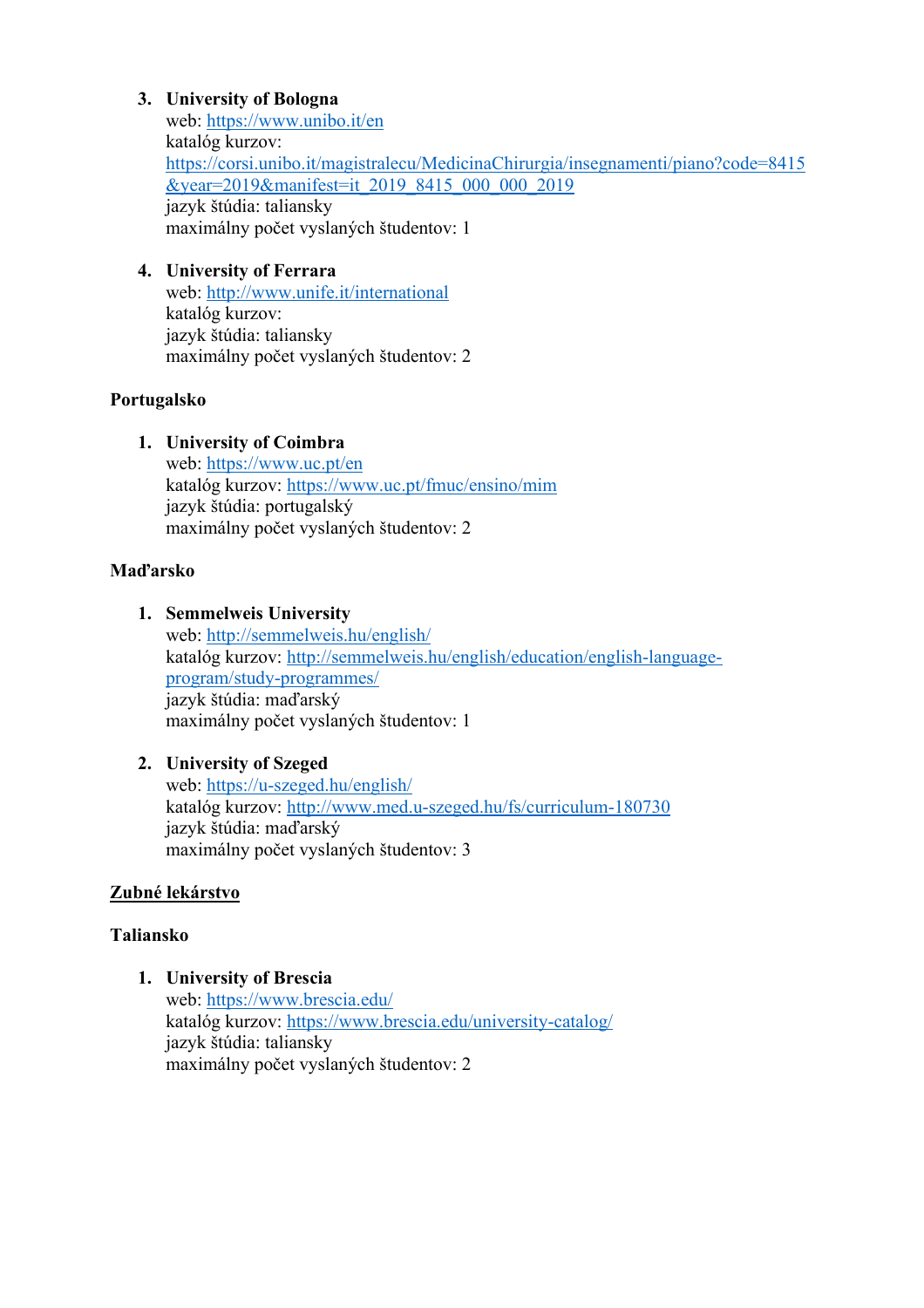# **Call for applications for Erasmus + student mobility for the purpose of studying 2022/2023**

The Department for International Relations at the Faculty of Medicine, SZU in Bratislava would like to inform you about the possibility of applying for student mobility for the purpose of studying within the Erasmus + program for the academic year 2022/2023.

The applicants who are interested in studying abroad will send a signed application form as scan with the required documents to the Study Department of the Faculty of Medicine, SZU

Mgr. Katarína Miklošová, MSc. (email: [katarina.miklosova@szu.sk\)](mailto:katarina.miklosova@szu.sk)) the following documents:

- Application form ( you will find in the following link : [http://www.szu.sk/index.php?id=400\)](http://www.szu.sk/index.php?id=400))
- CV
- Cover letter

The following factors will be considered in the selection procedure as: study results, extracurricular activities related to study, information contained in the application. Students will be informed about the results of the selection process by email.

# **Deadline for submitting an application form until 14th of April 2022. Date of the selection procedure: 27th April 2022 at 9.00, place - Dean's Office LF SZU**

List of partner Universities:

#### **General Medicine**

#### **Germany**

**1. Albert-Ludwigs-Universität Freiburg** web: <https://www.uni-freiburg.de/> Course catalog: [https://campus.uni](https://campus.uni-freiburg.de/qisserver/pages/cm/exa/coursecatalog/showCourseCatalog.xhtml?_flowId=showCourseCatalog-flow&_flowExecutionKey=e2s1)[freiburg.de/qisserver/pages/cm/exa/coursecatalog/showCourseCatalog.xhtml?\\_flowId](https://campus.uni-freiburg.de/qisserver/pages/cm/exa/coursecatalog/showCourseCatalog.xhtml?_flowId=showCourseCatalog-flow&_flowExecutionKey=e2s1) [=showCourseCatalog-flow&\\_flowExecutionKey=e2s1](https://campus.uni-freiburg.de/qisserver/pages/cm/exa/coursecatalog/showCourseCatalog.xhtml?_flowId=showCourseCatalog-flow&_flowExecutionKey=e2s1) Language: German Maximum number of student: 1

#### **Italy**

**1. Tor Vergata University of Rome** web: <https://en.uniroma2.it/> Course catalog: <http://medschool.uniroma2.it/2016/06/10/subjects-per-semester/> Language: English Maximum number of students: 2